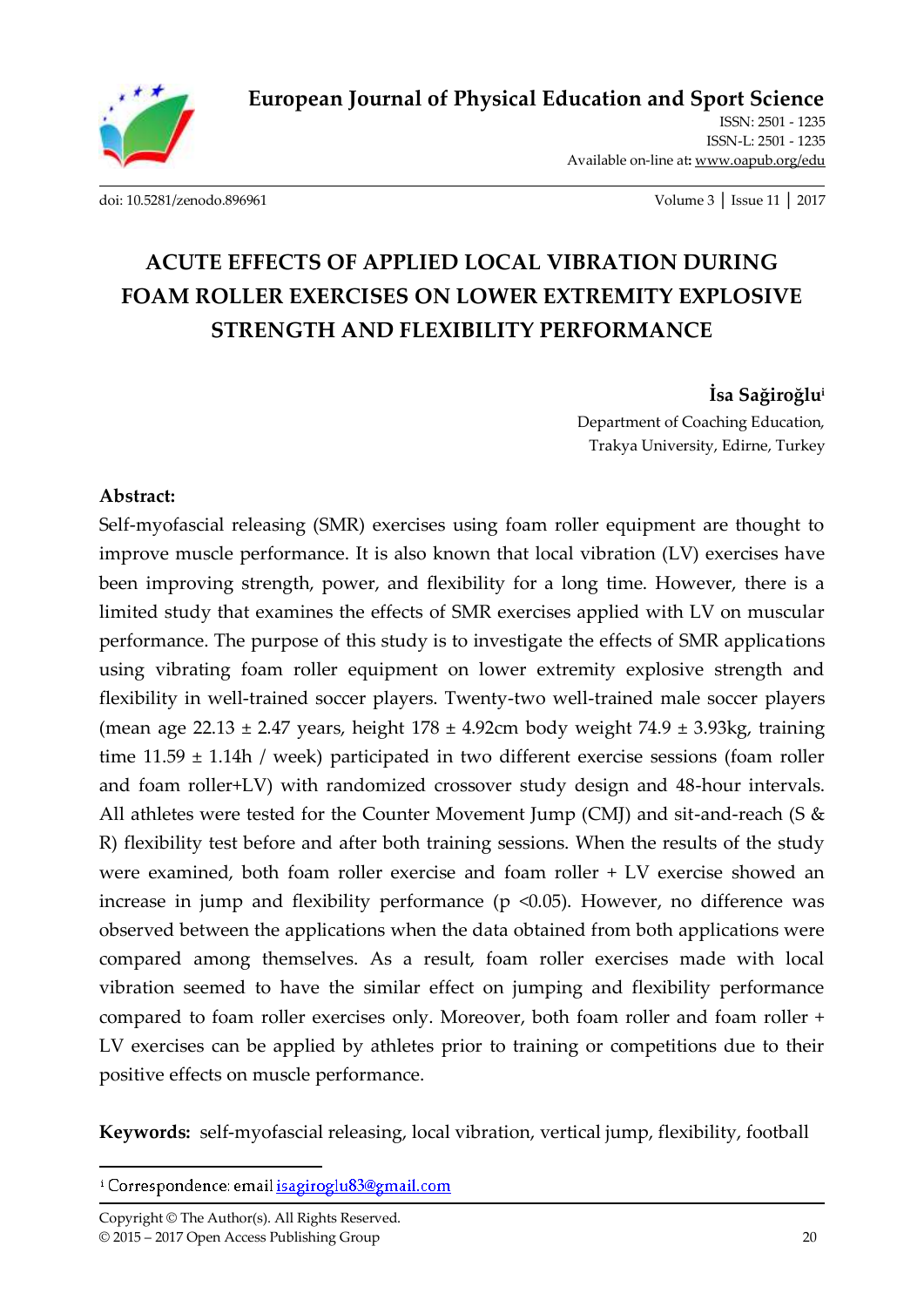#### **1. Introduction**

Foam roller exercises have recently been used frequently by fitness coaches, sportive performance conditioners, and physiotherapists on athletes for pre-exercise warm-up or post-exercise cooling (Beardsley and Skarabot, 2015). In order to understand the mechanism of action of foam roller exercises, it is first necessary to know myofascial releasing (MR). MR is a broad term for manual therapy techniques applied by pressing to muscle and fascia (McKenney, Elder, Elder and Hutchins, 2013). Fascia is defined as a fibrous-colloidal tissue that is part of the body's blood pressure-force transmission system (Benjamin, 2009). One of the sub-branches of MR applications is the Self-Myofascial Releasing (SMR) technique. During the SMR applications, the athlete or the individual performs self-MR exercises using various tools. One of the most common tools used during SMR applications is foam roller equipment (Healey, Hatfield, Blanpied, Dorfman and Riebe, 2014, MacDonald et al., 2013, Coreya Peacock et al., 2015). Foam roller applications have many acute and chronic effects. The best known are acute and chronic increases in flexibility, reduction in muscle pain, modulation of autonomic nervous system activity and arterial and vascular endothelial function effects (Beardsley and Skarabot, 2015, MacDonald et al., 2013, Corey A Peacock et al., 2015, Sullivan and Silvey, 2013). Despite the many positive effects of SMR exercises, there is no clear consensus on the mechanisms of action. However, studies have concentrated on the mechanisms of action on the fascia, although not much clear information yet. Simmonds, Miller and Gemmell (2012) examined the mechanisms of SMR applications by separating them into mechanical and neurophysiological effects. Mechanical effects include thixotropy, piezoelectric, facial adhesions, cellular responses, myofascial trigger points and facial inflammation. Neurophysiological effects are on the Golgi tendon organ and mechanoreceptors.

On the other hand, it is stated that vibration exercises also cause an increase in strength, power, and flexibility in sportsmen (Dallas et al., 2015; Savelberg, Keizer and Meijer, 2007). Its use on sportsmen is particularly popular by fitness trainers and sportive performance coaches. Vibration exercises are applied in two ways; these are Local vibration (LV) and whole body vibration (WBV). While the vibration is applied indirectly to the target muscle during WBV, it is applied directly to the muscle during LV (Drummond et al. 2014). The vibration tool brings to the mechanical oscillation course, which can affect muscle spindle and Ia afferents, resulting in a change in the length of the muscular extrafusal fibrils. The response resulting from the activation of this vibrational afferent feedback mechanism is known as tonic vibration reflex (TVR) (M. Cardinale and Bosco, 2003).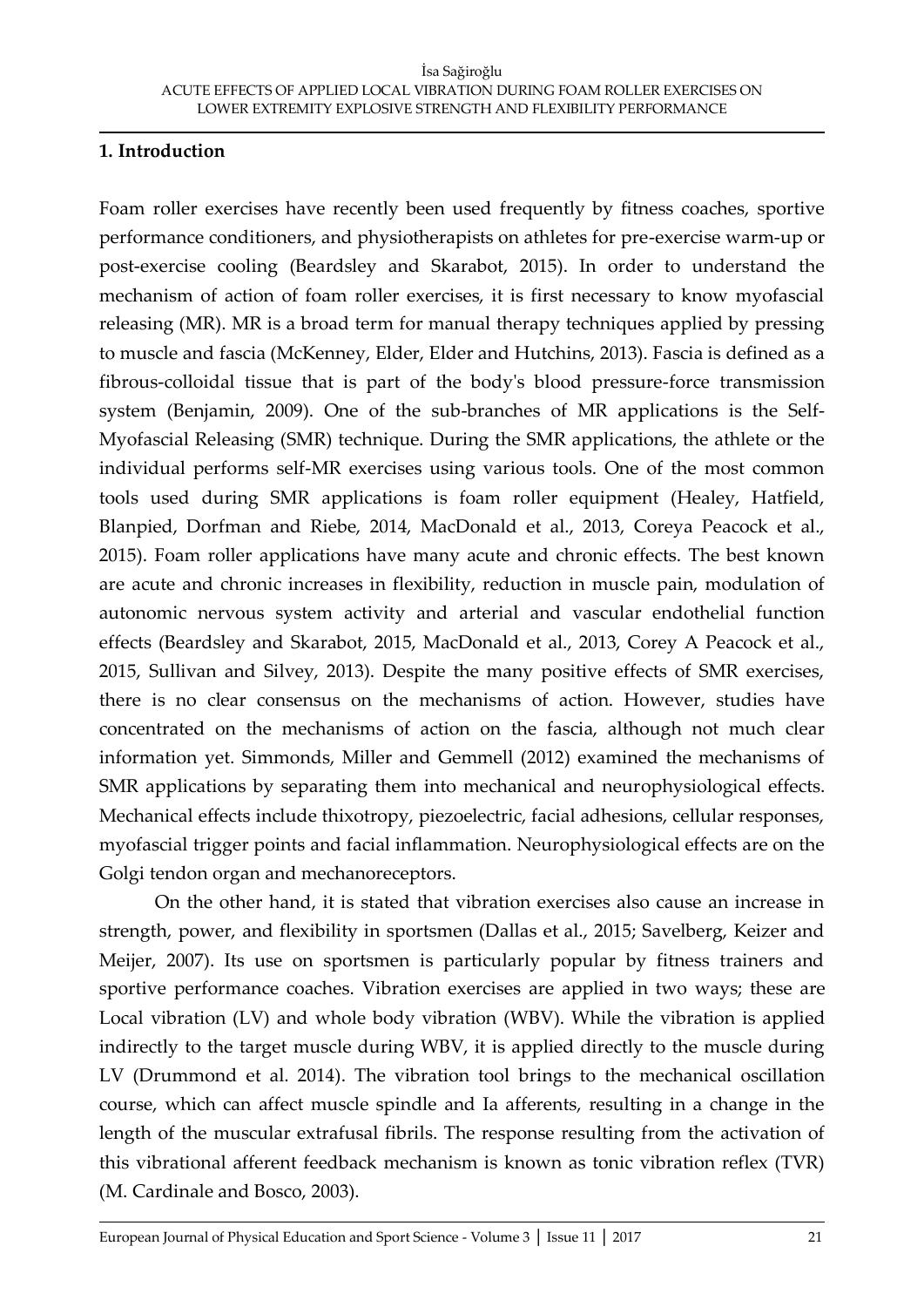In recent years, especially in the fitness industry, foam roller tools with vibration mechanism have begun to be used. The work done with this equipment aims to achieve acute and chronic maximum benefit in power and flexibility performance by combining the mechanical and neurophysiological effects of LV and SMR applications. However, when literature review is made, it cannot be seen that the combined use of LV and SMR exercises does not investigate the acute effects on flexibility and lower extremity explosive strength of soccer players.

The purpose of this study was to investigate the effects of foam roller and foam roller + LV applications by made with vibrating foam roller equipment on the explosive strength of the lower extremity. The hypothesis of this study was "the *acutely applied foam roller + LV on lower limb flexibility and explosive strength performance is more effective than the only application of foam roller applied acutely".*

## **2. Material and Methods**

### **2.1 Participants**

Twenty-two well-trained male soccer players (mean age  $22.13 \pm 2.47$  years, height  $178 \pm$ 4.92cm body weight  $74.9 \pm 3.93$ kg, training time  $11.59 \pm 1.14$ s / week) were included in this study after signing the voluntary participatory proclamation form. The study inclusion criteria for the athletes were determined to have been exercising regularly for the past three months, exercising for at least eight hours per week and not having a lower extremity injury or surgical operation to affect the test results. In addition, they did not have any health problems such as diabetes, epilepsy, neurological or neuromuscular, which could prevent them from participating in the test protocols described in the details of the study. All sportsmen were banned from eating and drinking alcoholic beverages and strenuous physical activities containing caffeine and similar stimulants at least 24 hours before the test sessions.

# **2.2 Experimental Design**

The athletes completed the study protocol on two different days at 48-hour intervals to avoid possible physiological, neurophysiological and fatigue factors during the study. A randomized crossover study design was used in the study protocol as a foam roller and foam roller + LV studies after a standard warm-up exercise. Working protocols were applied at the same time of day (13: 00-15: 00) to reduce the effects of circadian rhythm on the results of the study. In both working sessions used vibrating foam roller equipment (The Vyper Hyperice, USA). All sportsmen were given training exercises to teach the technique of foam roller exercises a week before starting work.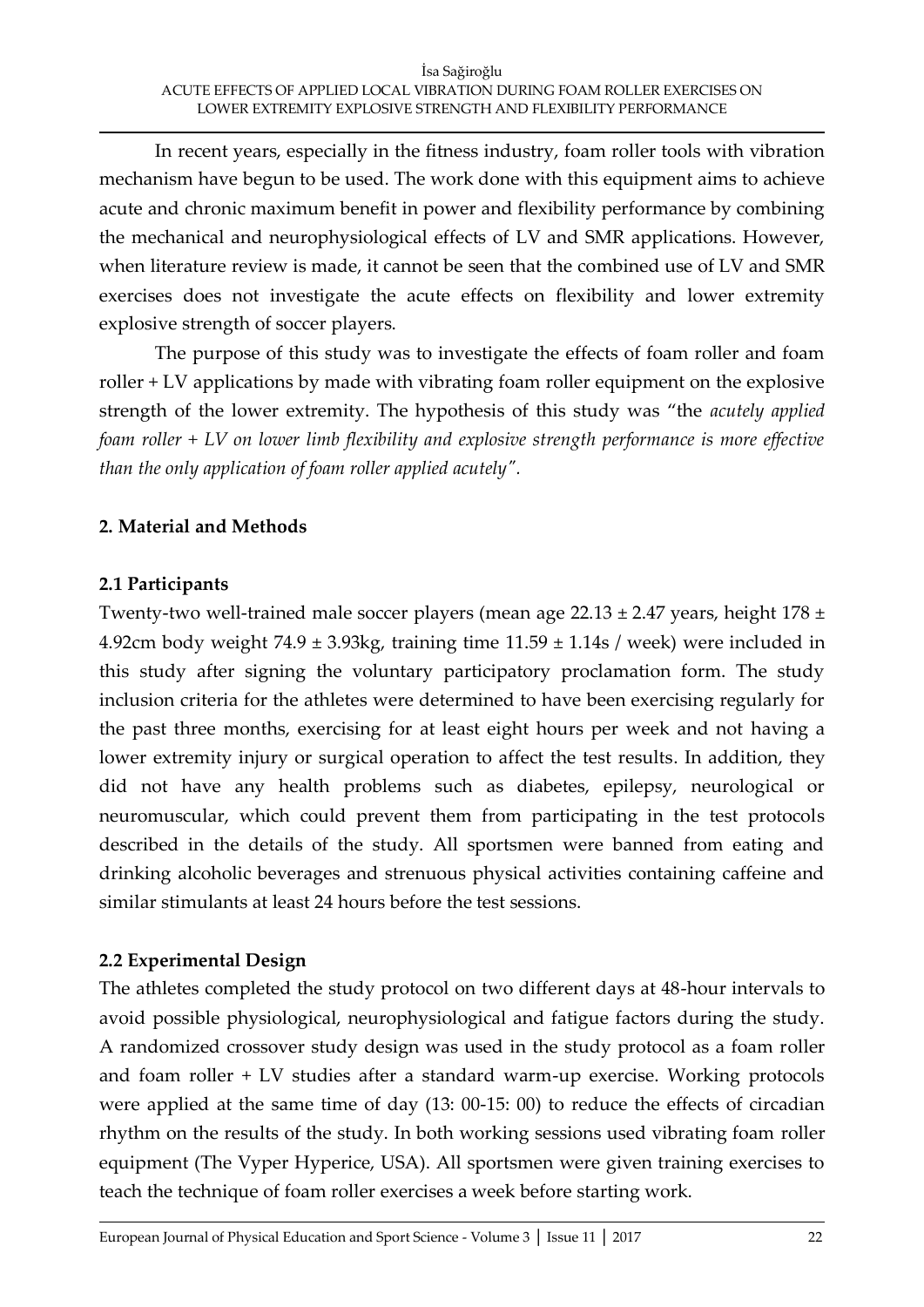#### **2.3 Warming Protocol**

During this study, the athletes performed a general warm-up on a vertical bike (Monark Peak Bike, Sweden) with 74 watts (1.5 kg, 50 rpm) for five minutes prior to all applications.

### **2.4 Foam Roller and Foam Roller + LV Applications**

After the athletes completed the standard warm-up protocol, they went to the jumping test 2 minutes later and they were the jumping by 3 counter movement jump at intervals of 15-second. After 30-second from the last jumping test, a 3 sit-and-reach test was performed with a 15-second interval and the average of the values was recorded. Foam roller exercises were performed immediately after the preliminary tests were completed. These exercises were applied in two sets with a 30-second interval for the muscles of hamstrings, quadriceps, gluteals and gastrocnemius respectively (Figure 1). During the application, the metronome was set to 40 beats per minute, so 10 repetitions (rolling) were performed for 30 seconds. In addition, while the vibrating feature of the vibrating foam roller equipment was kept closed only during the foam roller exercise, the vibration characteristic of the vibrating foam roller equipment during the foam roller + LV exercise was kept open as 38 Hz. which is the highest level. One minute after the exercises were completed, the jumping test was started again and the jumping test was carried out with 3 counter movement jump at 15 seconds intervals. After 30 seconds from the last jumping test, a 3 sit-and-reach test was performed with a 15 second interval and the average of the values was recorded.



**Figure 1:** SMR exercises used in the study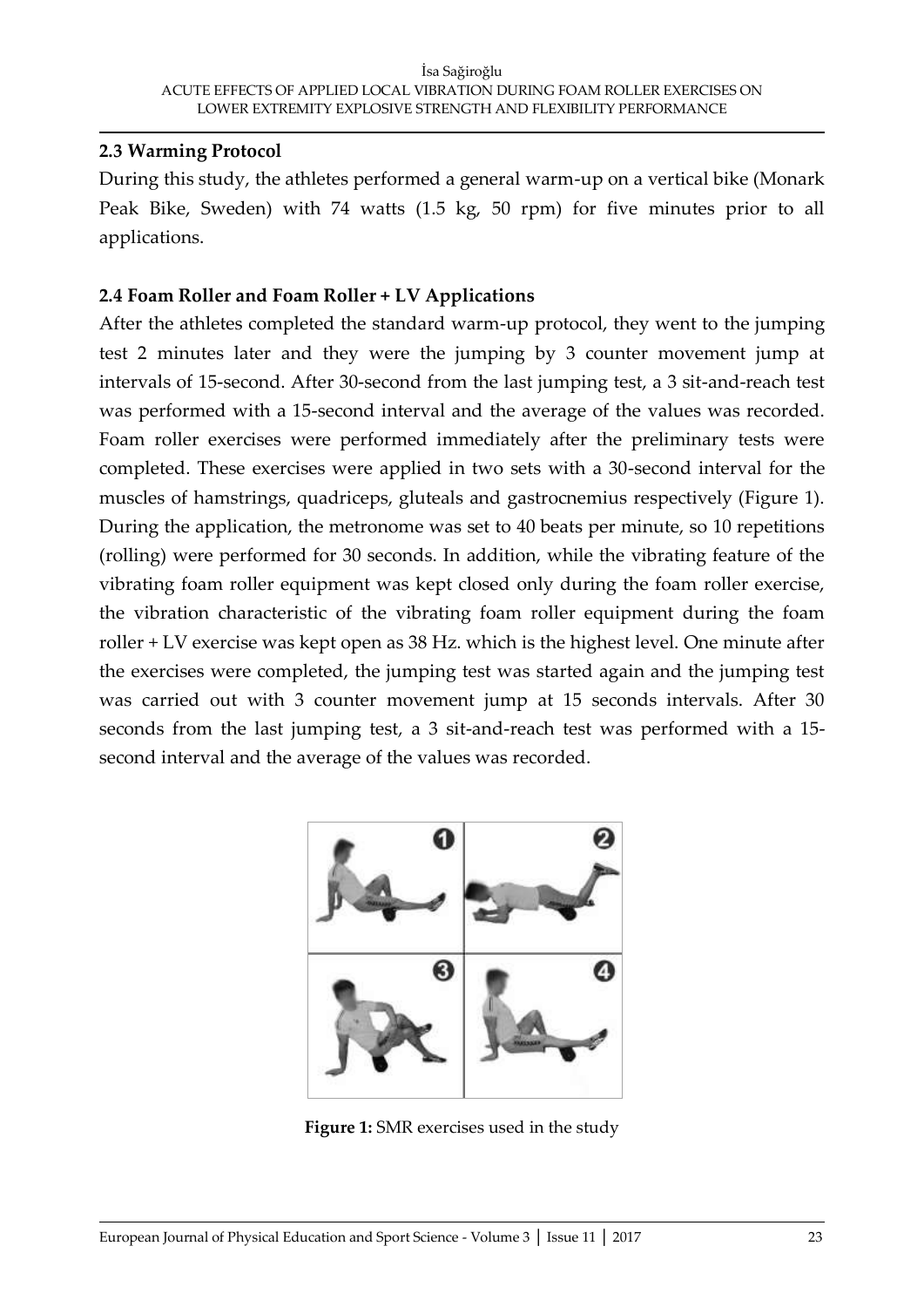#### **2.5 Counter Movement Jump Test**

In order to determine the lower extremity explosive force performances of the athletes, the counter movement jump test was carried out. During this test, the jump height of the athlete was determined with an accelerometer placed in the waist region of the athlete (Myotest Pro, Switzerland). The athlete immediately tried to jump as high as possible with hands on the waist as soon as he had squatted down so rapidly that the knee joint would be about 90 degrees.

### **2.6 Flexibility Test**

The flexibility levels of the athletes were determined using a sit-and-reach test stand (Artı Med Turkey). The athlete was instructed by the test manager not to bend his knees during the test and after two seconds at the farthest point he could reach, the score was recorded.

### **2.7 Foam Roller Exercise Applications**

*1. Hamstrings;* The athlete sat on the mat and the foam roller was placed just below his hip joint in such a way as to remain underneath. He lifted his hips up on his hands and rolled his foam roller equipment just above his knee joint, then back to the starting point, and so on again. His breathing was checked during the movement.

*2. Quadriceps;* The athletes laid face down on the mat and the foam roller was placed just below the hip joint. He raised up her hips as her arms would be on the mat and rolled his foam roller equipment right up the side of the patellas, then back to the starting point and thus completed again. His breathing was checked during the movement.

*3. Gluteals;* The athlete sat on the mat and the foam roller was placed just below the gluteus maximus muscle in such a way as to remain underneath. He rolled the foam roller equipment right underneath the gluteus maximus muscle, then back to the starting point, and so on again. His breathing was checked during the movement.

*4. Gastrocnemius:* The athlete sat on the mat and the foam roller was placed just below his knee joint in such a way as to remain underneath. He lifted up his hips on his hands and rolled the foam roller equipment right up to the ankle, then back to the starting point, and so on again. His breathing was checked during the movement.

### **2.8 Statistical analysis**

IBM SPSS 20 package program was used for data analysis. Firstly, descriptive statistics of independent variables belong to athletes were made. Then, the Shapiro-Wilk Test was performed to understand if the data had a normal distribution. Independent Samples T Test was used for statistical evaluation between jump and flexibility data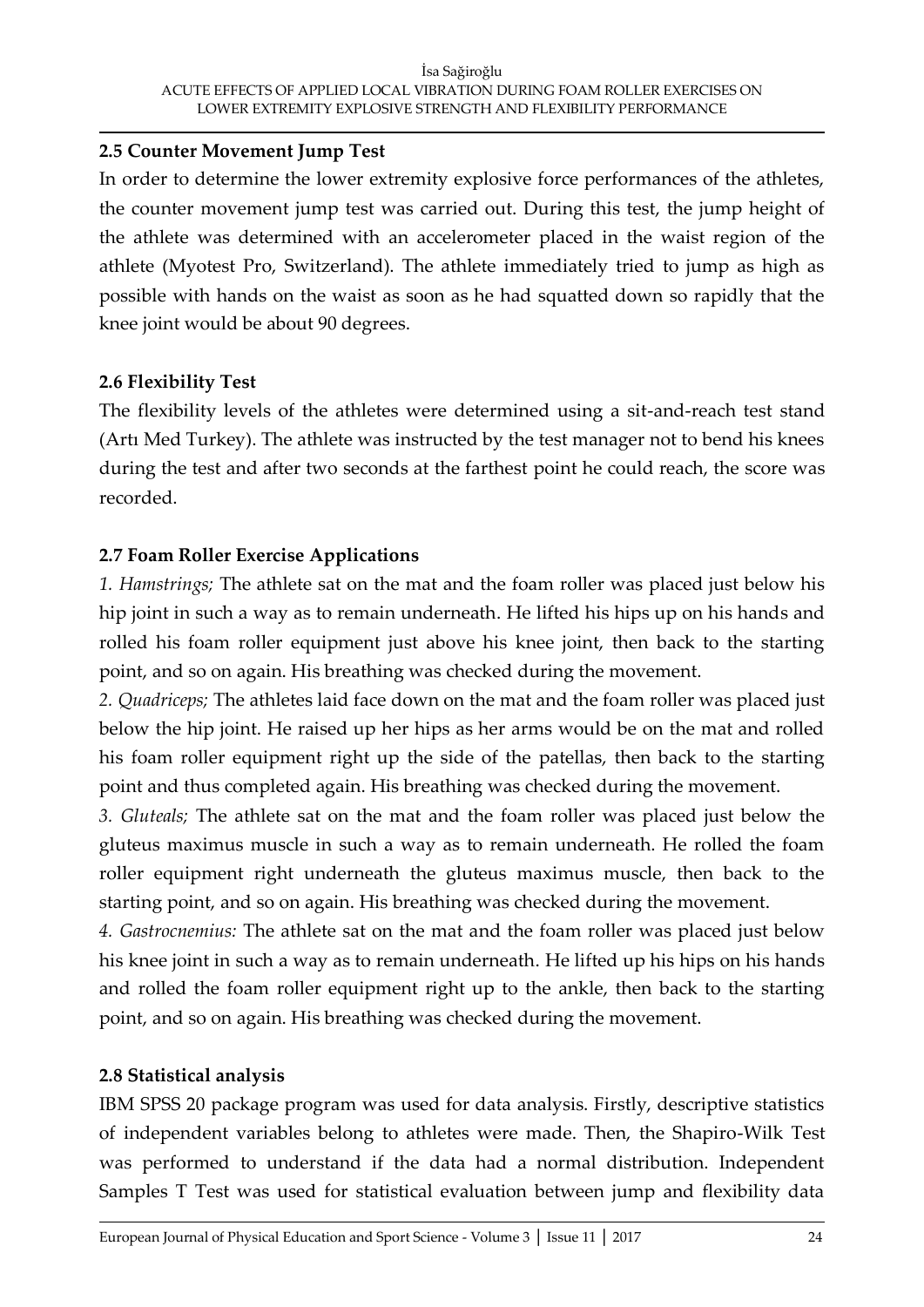obtained after two different applications. In addition, Paired Sample T Test was used for statistical evaluation between jump and flexibility data obtained before and after exercises. The confidence interval was accepted as 95% and the error margin of 5% constituted the alpha value. The cases where P value was smaller than the alpha value were accepted as significant ( $p \le 0.05$ ).

#### **3. Results**

Descriptive statistical values of the athletes participating in the study are shown in Table 1.

**Table 1:** Descriptive statistical values of the athletes participating in the study  $(n = 22)$ 

|              | Average | S.D. |
|--------------|---------|------|
| Age (years)  | 22,13   | 2,47 |
| Length (cm)  | 178     | 4.92 |
| BW (kg)      | 74,9    | 3,93 |
| BMI(m/2)     | 23,62   | 0,73 |
| TT (h/ week) | 11,59   | 1,14 |

BW: Body weight, BMI: Body mass index, TT: Training time, h: Hour

**Table 2:** Statistical data analysis (n = 22) of vertical jump and elasticity pretest-posttest values of the foam roller application

|                    | <b>Pretest</b> |      | <b>Posttest</b> |             |
|--------------------|----------------|------|-----------------|-------------|
|                    | Average        | S.D. | Average         | <b>S.D.</b> |
| Vertical jump (cm) | 42,40          | 2,66 | $43,81*$        | 2,80        |
| Flexibility        | 8,40           | 2,97 | $9,59*$         | 3,18        |

\* Significant difference compared to pre-exercise p <0,05 S.D: Standard deviation

In the examining the vertical jump and flexibility pre-test and post-test values of the foam roller application, it was showed a statistically significant increase in both vertical jump and flexibility performance when the values obtained after the application are compared with the values obtained before the application ( $p \le 0.05$ ).

**Table 3:** Statistical data analysis of vertical jump and elasticity pre-test and post-test values of Foam roller + LV application

|                    | <b>Pretest</b> |      | <b>Posttest</b> |      |
|--------------------|----------------|------|-----------------|------|
|                    | Average        | S.D. | Average         | S.D. |
| Vertical jump (cm) | 42,54          | 2,57 | $44,63*$        | 2,38 |
| Flexibility        | 8,5            | 3,12 | $10,18*$        | 2,78 |
|                    |                |      |                 |      |

\*Significant difference compared to pre-exercise p <0,05 S.D: Standard deviation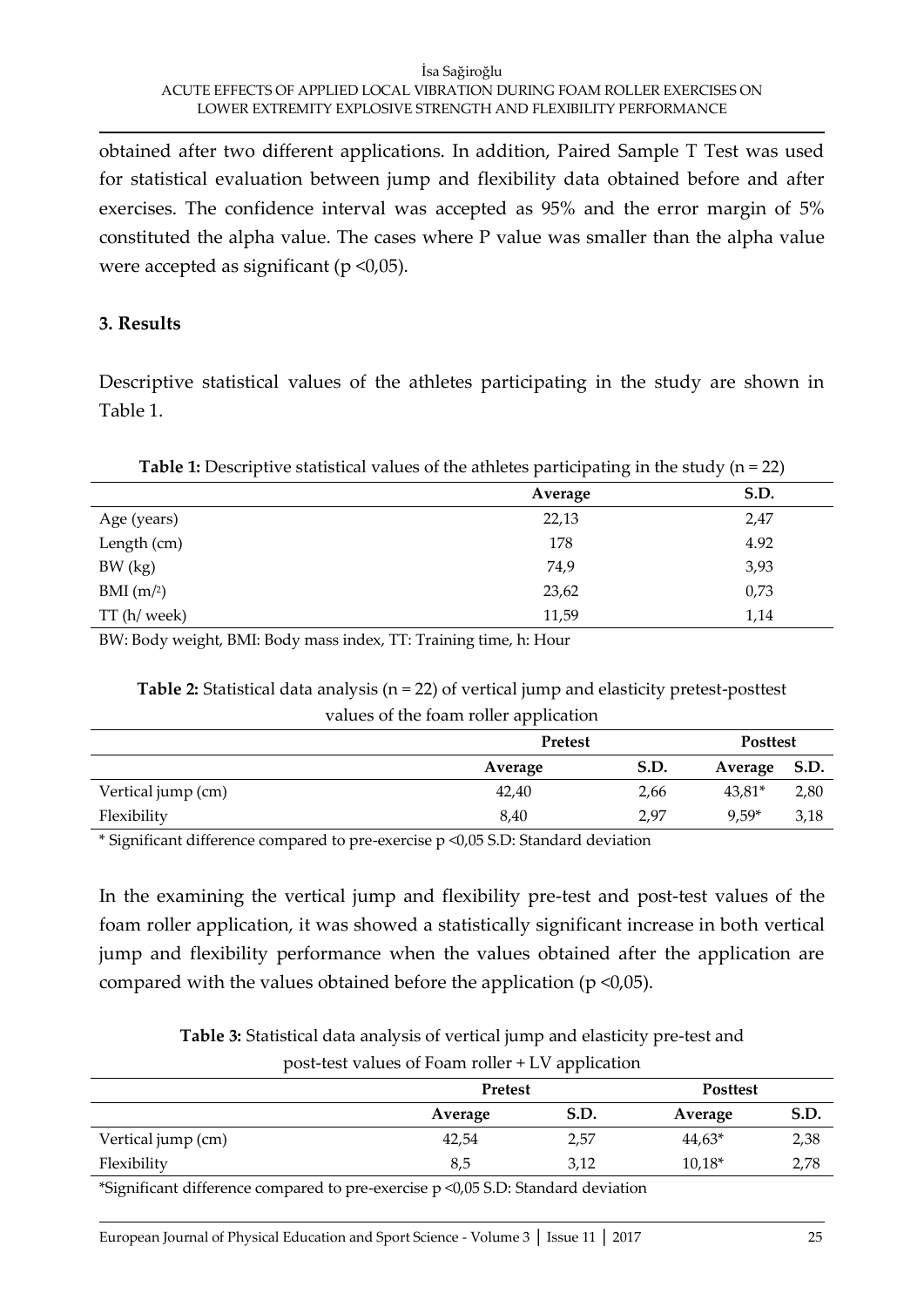In the examining the vertical jump and elasticity pre-test and post-test values of Foam roller + LV application, it was showed a statistically significant increase in both vertical jump and flexibility performance when the values obtained after the application is compared with the values obtained before the application ( $p \le 0.05$ ).

| Foam roller and Foam roller + LV applications |         |                    |         |                       |  |
|-----------------------------------------------|---------|--------------------|---------|-----------------------|--|
|                                               |         | <b>Foam Roller</b> |         | <b>Foam Roller+LV</b> |  |
|                                               | Average | S.D.               | Average | S.D.                  |  |
| Vertical jump (cm)                            | 42.40   | 2,66               | 42,54   | 2,57                  |  |
| Flexibility                                   | 8.40    | 2.97               | 8,50    | 3,12                  |  |
|                                               |         |                    |         |                       |  |

**Table 4:** Statistical data analysis of vertical jump and elasticity values before

S.D: Standard deviation

There was no statistically significant difference  $(p > 0.05)$  when the vertical jump and elasticity data obtained before both foam roller and foam roller + LV applications were examined.

**Table 5:** Statistical data analysis of vertical jump and elasticity values after Foam roller and Foam roller + LV applications

|                    |         | <b>Foam Roller</b> |         | <b>Foam Roller+LV</b> |
|--------------------|---------|--------------------|---------|-----------------------|
|                    | Average | S.D.               | Average | S.D.                  |
| Vertical jump (cm) | 43,81   | 2,80               | 44,63   | 2,38                  |
| Flexibility        | 9.59    | 3,18               | 10,18   | 2,78                  |
|                    |         |                    |         |                       |

S.D: Standard deviation

There was no statistically significant difference  $(p> 0.05)$  when the vertical jump and elasticity data obtained after both foam roller and foam roller + LV applications were examined.

# **4. Discussion**

SMR exercises using Foam roller equipment are a technique that can be easily applied to reduce the tension on the soft tissue, fascia, tendons and muscles without decreasing the muscle performance, and to increase the range of motion of the joint. (Okamoto, Masuhara and Ikuta, 2014). For this reason, SMR exercises made with foam roller equipment among sportsmen are very popular. Local vibrational applications have also been used by athletes for many years to increase muscle strength and flexibility (M. Cardinale and Bosco, 2003). Recently a foam roller equipment has been developed which can be applied to both SMR and LV exercises at the same time. This is the first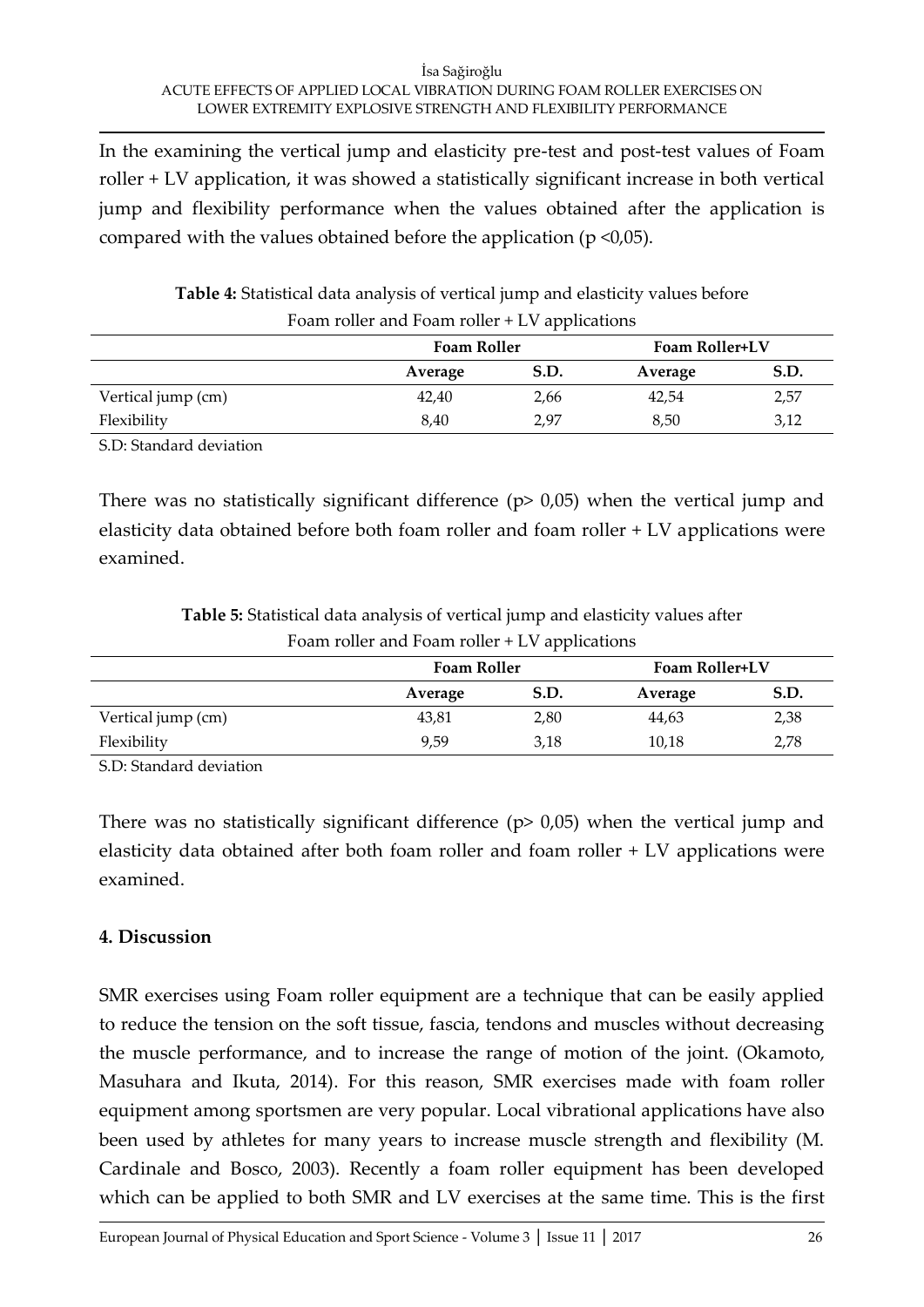study to investigate the effects of combined use of foam roller and local vibration (LV) on training lower extremity explosive strength and flexibility performance on trained soccer players.

There are contradictory results in the literature on the effects of SMR exercises. The most important reasons for these conflicting results can be as follows: the use of SMG equipment in different structures in studies, the lack of experience of the athletes in the practice, the inability to measure exactly the pressure applied to the soft tissue and variables such as application time and frequency. (Beardsley and Skarabot, 2015). In their study on 11 physically active athletes, C. A. Peacock, Krein, Silver, Sanders and KA (2014) compared the effects of dynamic warming and foam roller exercises applications on flexibility, power, strength, agility and speed performance. At the end of the study, it was explained that similar results were obtained in flexibility performance between the two applications, while the power, force, agility and speed performance after the foam roller application increased more than the dynamic warming session. Behara and Jacobson (2017) compared the effect of dynamic flexing with foam rollers application on hip flexibility, knee strength and vertical jump performance in a study on college league American footballers. According to the study results, there was no difference between the vertical jump and knee strength values before and after the application while the hip elasticity values were found to increase after both applications. Especially in studies where foam roller exercises are compared with static warming protocols, there is a lot of research to show that there is no reduction in power and strength performance as opposed to static flexing practice, although there is an increase in flexibility performance after foam roller exercises (Beardsley and Skarabot, 2015, MacDonald et al., 2013, Okamoto et al., 2014, Coreya Peacock et al., 2015, C. A. Peacock et al., 2014). This increase in flexibility performance after foam roller exercise may be due to a change in the thixotropic (liquid form) property of the fascia that surrounds the muscle (Paolini, 2010). Fascia is composed of colloidal materials and when exposed to mechanical stress or heat it softens and becomes more fluid, but when the stimulus disappears, it thickens again, its viscosity increases and becomes stiffer (Lindsay and Robertson, 2008). Siegmund, Barkley, Knapp and Peer (2014) reported that local vibration application improved waist and hamstring flexibility. Cronin, Nash and Whatman (2008) proposed three mechanisms to explain the benefits of LV application, a) an increase in pain threshold, b) an appropriate increase in temperature with an increase in blood flow, and c) beginning of tensioned muscle loosening. M Cardinale and Lim (2003) stated that low frequency is more reliable and effective in vibrational exercises. Also in his study, he suggested that the low frequency (20 Hz) increase the vertical jump performance while the high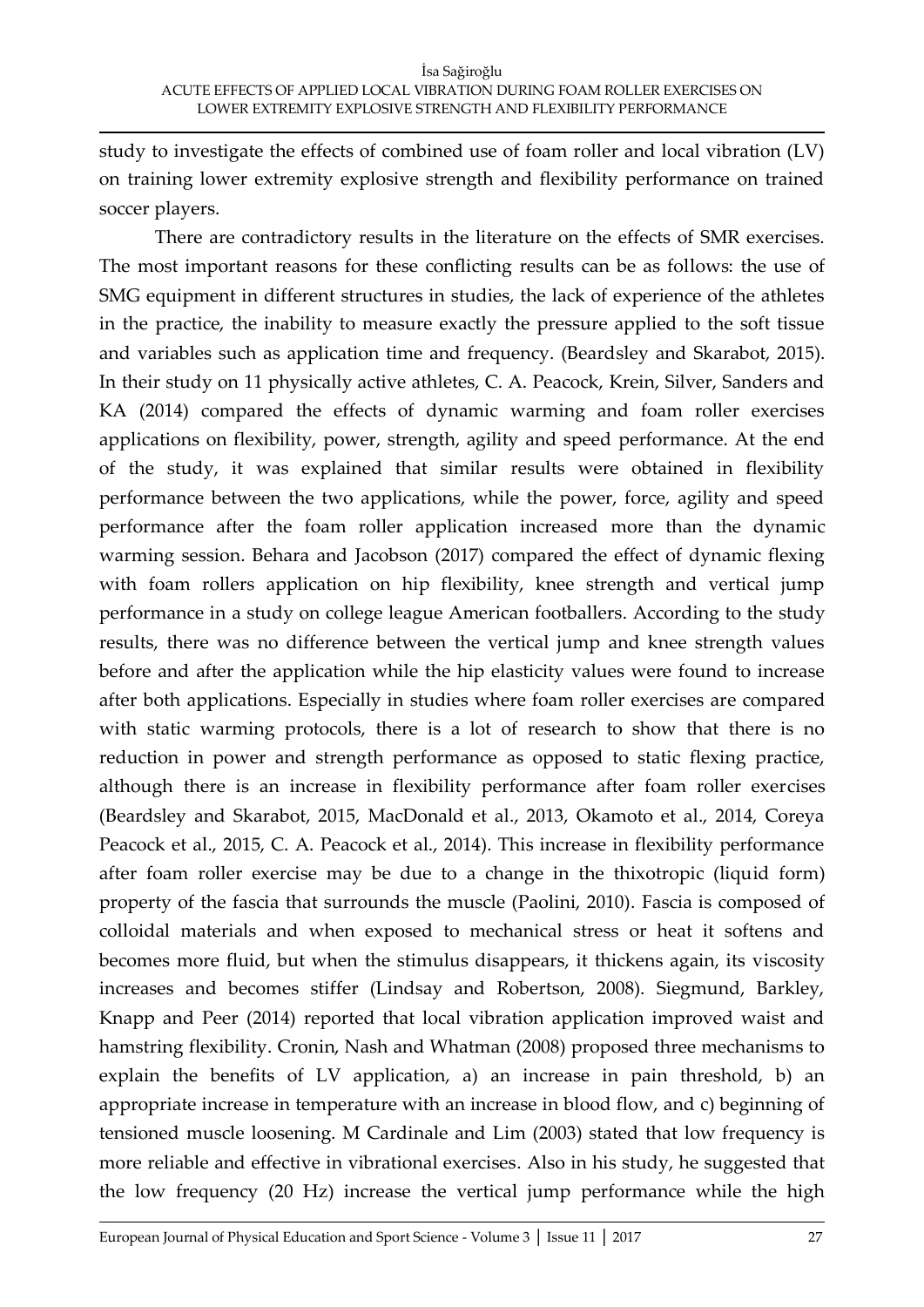frequency (40 Hz) reduces the vertical jump performance. Some studies, on the contrary, suggest that 50 Hz. frequency is more effective for vertical jump performance than frequency 20-35 Hz. In this study, the highest frequency (38 Hz) of the vibrating featured foam roller equipment was used.

When the results of this study were examined after both the foam roller exercise and the foam roller + LV exercise were found the increase in vertical bounce and flexibility performance. However, no difference was observed between the applications when the data obtained from both applications were compared among themselves. This result invalidates our hypothesis that the foam roller + LV application on the lower extremity explosive strength and flexibility performance may have different effects only from the application of the foam roller. The increase in elasticity obtained after both applications is similar to the literature. However, although vertical jump performance did not change in many studies, an increase in the vertical jump performance was obtained after both applications in this study.

In conclusion, foam roller and foam roller + LV exercises can be used to improve lower extremity explosive strength and flexibility performance in well-trained soccer players both before the competition and before the training. This work was done on well-trained footballers, and subsequent studies can be done using different SMR equipment on sedentary individuals.

# **References**

- 1. Beardsley, C., & Skarabot, J. (2015). Effects of self-myofascial release: A systematic review. *J Bodyw Mov Ther, 19*(4), 747-758. doi:10.1016/j.jbmt.2015.08.007
- 2. Behara, B., & Jacobson, B. H. (2017). Acute Effects of Deep Tissue Foam Rolling and Dynamic Stretching on Muscular Strength, Power, and Flexibility in Division I Linemen. *J Strength Cond Res, 31*(4), 888-892. doi:10.1519/JSC.0000000000001051
- 3. Benjamin, M. (2009). The fascia of the limbs and back--a review. *J Anat, 214*(1), 1- 18. doi:10.1111/j.1469-7580.2008.01011.x
- 4. Cardinale, M., & Bosco, C. (2003). The use of vibration as an exercise intervention. *Exercise and Sport Sciences Reviews, 31*(1), 3-7. doi: Doi 10.1097/00003677-200301000-00002
- 5. Cardinale, M., & Lim, J. (2003). The acute effects of two different whole body vibration frequencies on vertical jump performance. *Medicina Dello Sport, 56*(4), 287-292.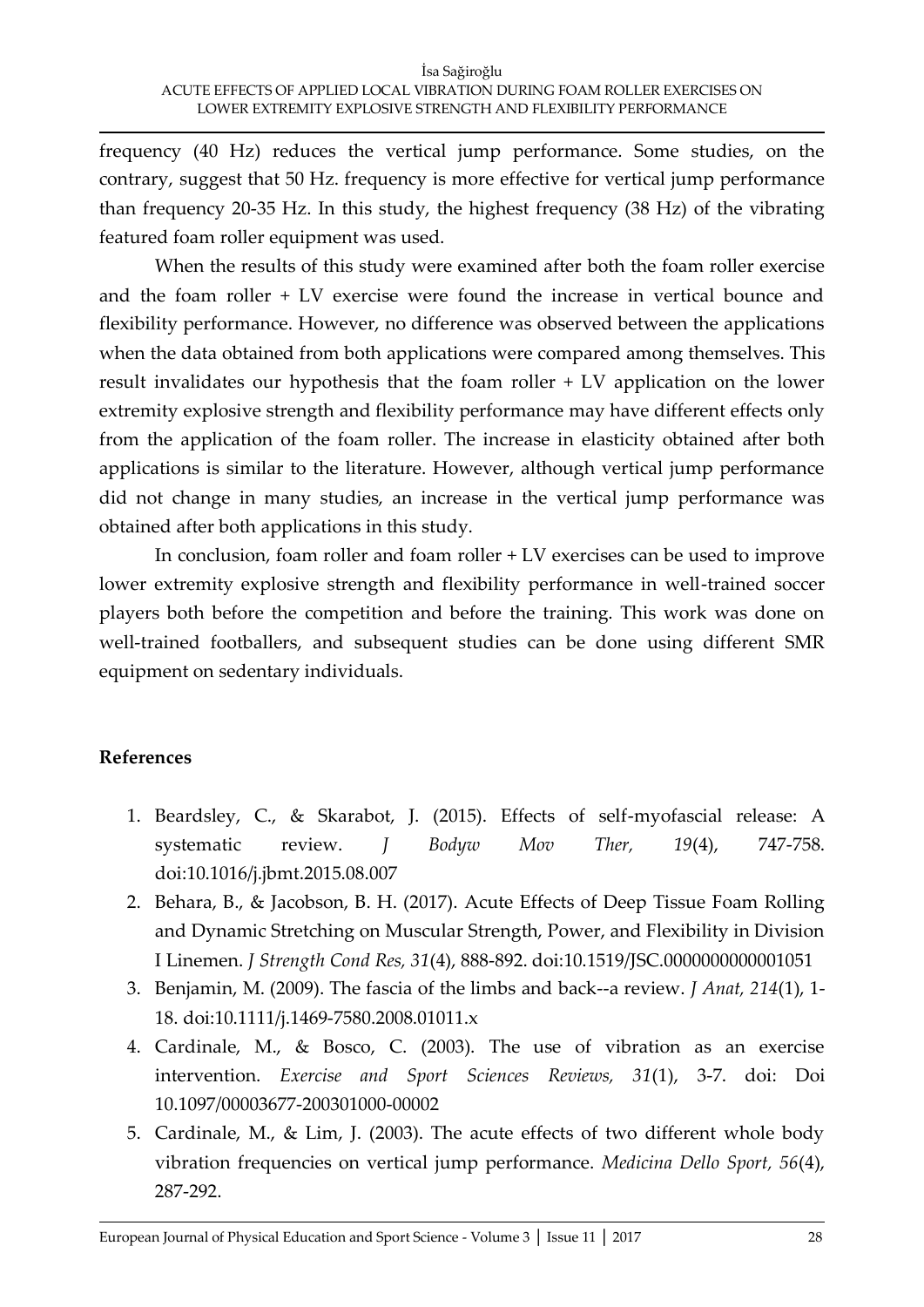- 6. Cronin, J., Nash, M., & Whatman, C. (2008). The acute effects of hamstring stretching and vibration on dynamic knee joint range of motion and jump performance. *Phys Ther Sport, 9*(2), 89-96. doi:10.1016/j.ptsp.2008.01.003
- 7. Dallas, G., Paradisis, G., Kirialanis, P., Mellos, V., Argitaki, P., & Smirniotou, A. (2015). The acute effects of different training loads of whole body vibration on flexibility and explosive strength of lower limbs in divers. *Biol Sport, 32*(3), 235- 241. doi:10.5604/20831862.1163373
- 8. Drummond, M. D., Couto, B. P., Augusto, I. G., Rodrigues, S. A., & Szmuchrowski, L. A. (2014). Effects of 12 weeks of dynamic strength training with local vibration. *Eur J Sport Sci, 14*(7), 695-702. doi:10.1080/17461391.2014.889757
- 9. Healey, K. C., Hatfield, D. L., Blanpied, P., Dorfman, L. R., & Riebe, D. (2014). The effects of myofascial release with foam rolling on performance. *The Journal of Strength & Conditioning Research, 28*(1), 61-68.
- 10. Lindsay, M., & Robertson, C. (2008). *Fascia: clinical applications for health and human performance*. Clifton Park, N.Y.: Delmar.
- 11. MacDonald, G. Z., Penney, M. D., Mullaley, M. E., Cuconato, A. L., Drake, C. D., Behm, D. G., & Button, D. C. (2013). An acute bout of self-myofascial release increases range of motion without a subsequent decrease in muscle activation or force. *The Journal of Strength & Conditioning Research, 27*(3), 812-821.
- 12. McKenney, K., Elder, A. S., Elder, C., & Hutchins, A. (2013). Myofascial Release as a Treatment for Orthopaedic Conditions: A Systematic Review. *Journal of Athletic Training, 48*(4), 522-527. doi:10.4085/1062-6050-48.3.17
- 13. Okamoto, T., Masuhara, M., & Ikuta, K. (2014). Acute effects of self-myofascial release using a foam roller on arterial function. *The Journal of Strength & Conditioning Research, 28*(1), 69-73.
- 14. Paolini, J. (2010). Therapeutic modalities: Review of myofascial release as an effective massage therapy technique. *IJATT, 14*(5).
- 15. Peacock, C. A., Krein, D. D., Antonio, J., Sanders, G. J., Silver, T. A., & Colas, M. (2015). Comparing acute bouts of sagittal plane progression foam rolling vs. frontal plane progression foam rolling. *The Journal of Strength & Conditioning Research, 29*(8), 2310-2315.
- 16. Peacock, C. A., Krein, D. D., Silver, T. A., Sanders, G. J., & KA, V. O. N. C. (2014). An Acute Bout of Self-Myofascial Release in the Form of Foam Rolling Improves Performance Testing. *Int J Exerc Sci, 7*(3), 202-211.
- 17. Peer, K. S., Barkley, J. E., & Knapp, D. M. (2009). The acute effects of local vibration therapy on ankle sprain and hamstring strain injuries. *Phys Sportsmed, 37*(4), 31-38. doi:10.3810/psm.2009.12.1739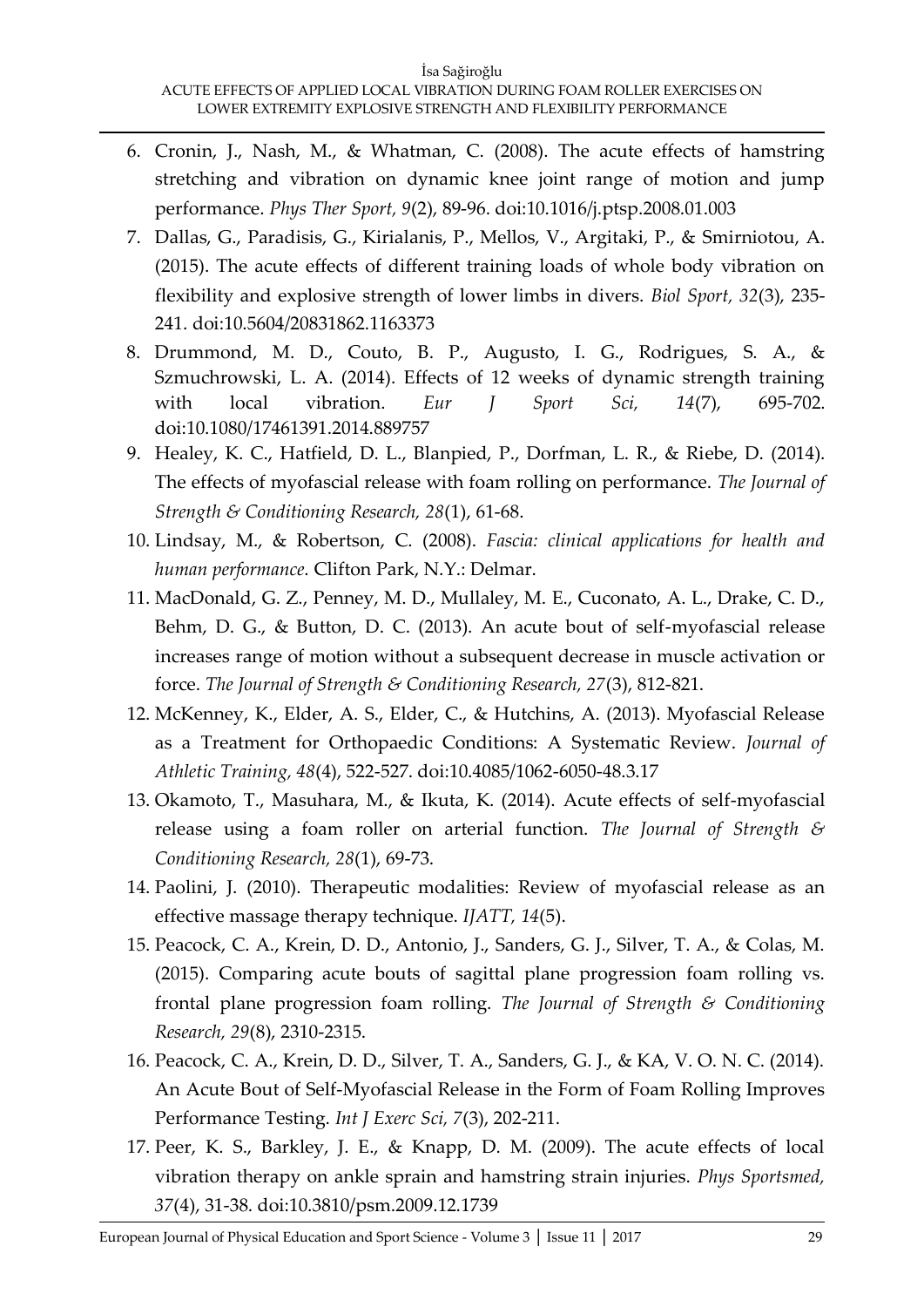- 18. Savelberg, H. H., Keizer, H. A., & Meijer, K. (2007). Whole-body vibration induced adaptation in knee extensors; consequences of initial strength, vibration frequency, and joint angle. *J Strength Cond Res, 21*(2), 589-593. doi:10.1519/R-20766.1
- 19. Siegmund, L. A., Barkley, J. E., Knapp, D., & Peer, K. S. (2014). Acute effects of local vibration with biomechanical muscle stimulation on low-back flexibility and perceived stiffness. *Athletic Training and Sports Health Care, 6*(1), 37-45.
- 20. Simmonds, N., Miller, P., & Gemmell, H. (2012). A theoretical framework for the role of fascia in manual therapy. *J Bodyw Mov Ther, 16*(1), 83-93. doi:10.1016/j.jbmt.2010.08.001
- 21. Sullivan, K., & Silvey, D. (2013). J., Button, DC, & Behm, DG (2013). Rollermassager application to the hamstrings increases sit-and-reach range of motion within five to ten seconds without performance impairments. *International Journal of Sports Physical Therapy, 8*(3), 228-236.